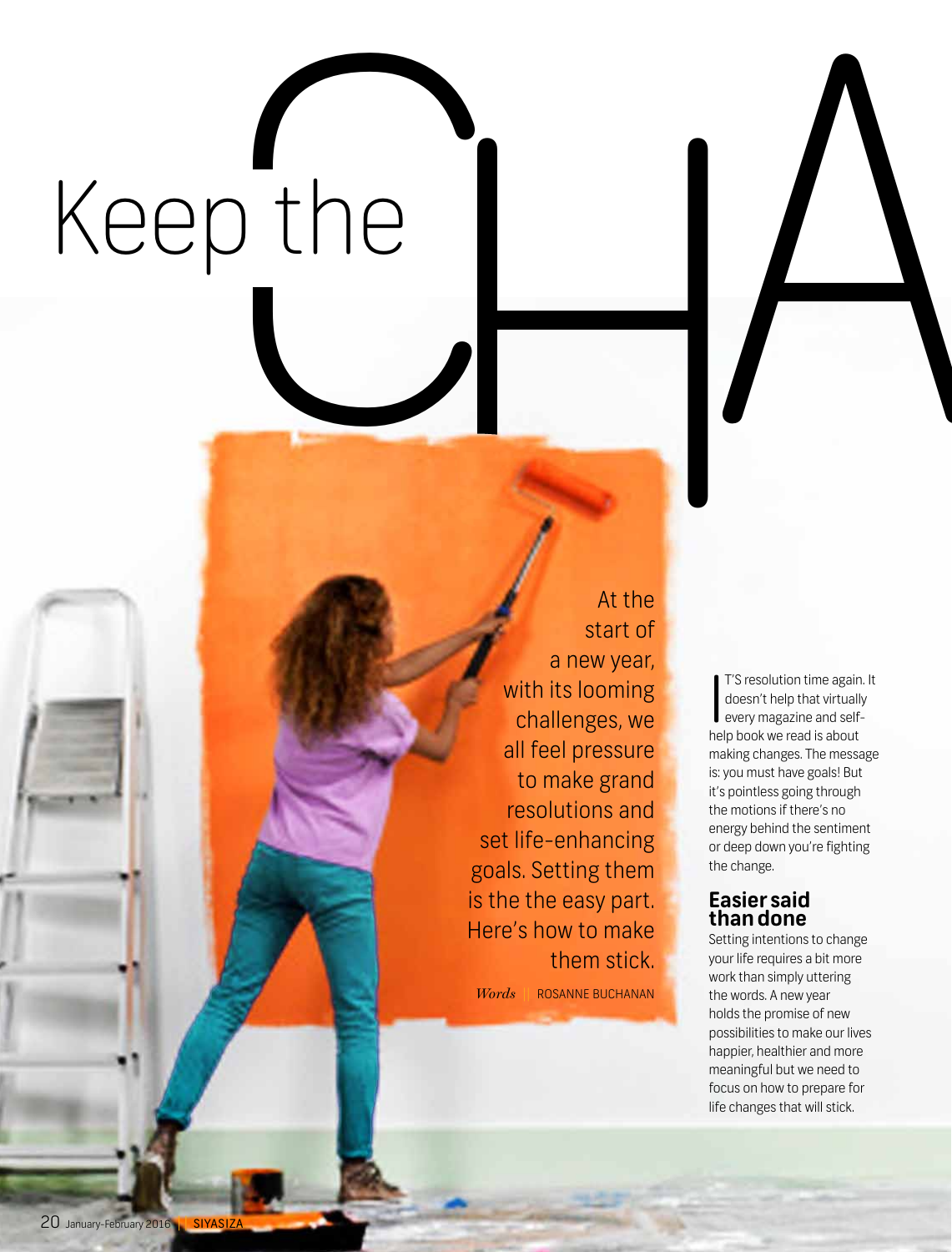

### *Be realistic and review 2015*

Clinical psychologist Cara Browde is not a fan of once-a-year resolutions. Her advice is to be realistic about your goals, and rather than waiting for January, why not start right now? Also ask yourself why you haven't achieved goals during the year. 'There are always reasons why we don't do things and it would be helpful to reflect and consider why (without judgement), as opposed to merely promising ourselves that next year will be different,' she says.

**A vision board is a powerful tool to help you 'illustrate' what you want in your life** 

Johannesburg-based life coach Dina Cramer (www.ignitesq.com) says the reason most resolutions fail is because we don't connect to the 'why' of our goals. 'You need to be inspired and connect emotionally and visually to that goal,' she says.

For example, if you want to lose weight, then you need to take a couple of minutes every day to visualise and connect with the feeling of being thin and how your life would be different. This means closing your eyes and using your imagination: seeing yourself dressed in 'thin' clothes and feeling lighter and happier. This will help you to resist temptations.

Another powerful tool is a vision board, where you choose lifestyle images from magazines that appeal to you (this could be objects, a job, home or relationship – any image that resonates with your true desires) and paste them onto a board to 'illustrate' what you want in your life. You could also

use visual discovery site Pinterest for this purpose. goals

SPECIFIC

The notion may seem like child's play but the exercise is all about focus and energy. And you can have some fun – add stickers, glitter and coloured pens to the mix so you can decorate your board – or make it a family activity.

Dr George Blair-West, a medical doctor/psychiatrist and author of Weight Loss for Food Lovers, agrees with Cramer. He believes the reason 80% of dieters fail is because dieting is not about what we eat, it's about why we eat.

His advice for weight loss in 2016: 'It's all about sustainability first and everything else second! The focus is on building an eating lifestyle rather than focusing on weight loss.'

His plan is simple: get to know yourself and your own mind. His approach is not a 'diet'. There are no forbidden foods, just smaller portions and learning to savour your food. Find out more at www.weightlossforfoodlovers.com.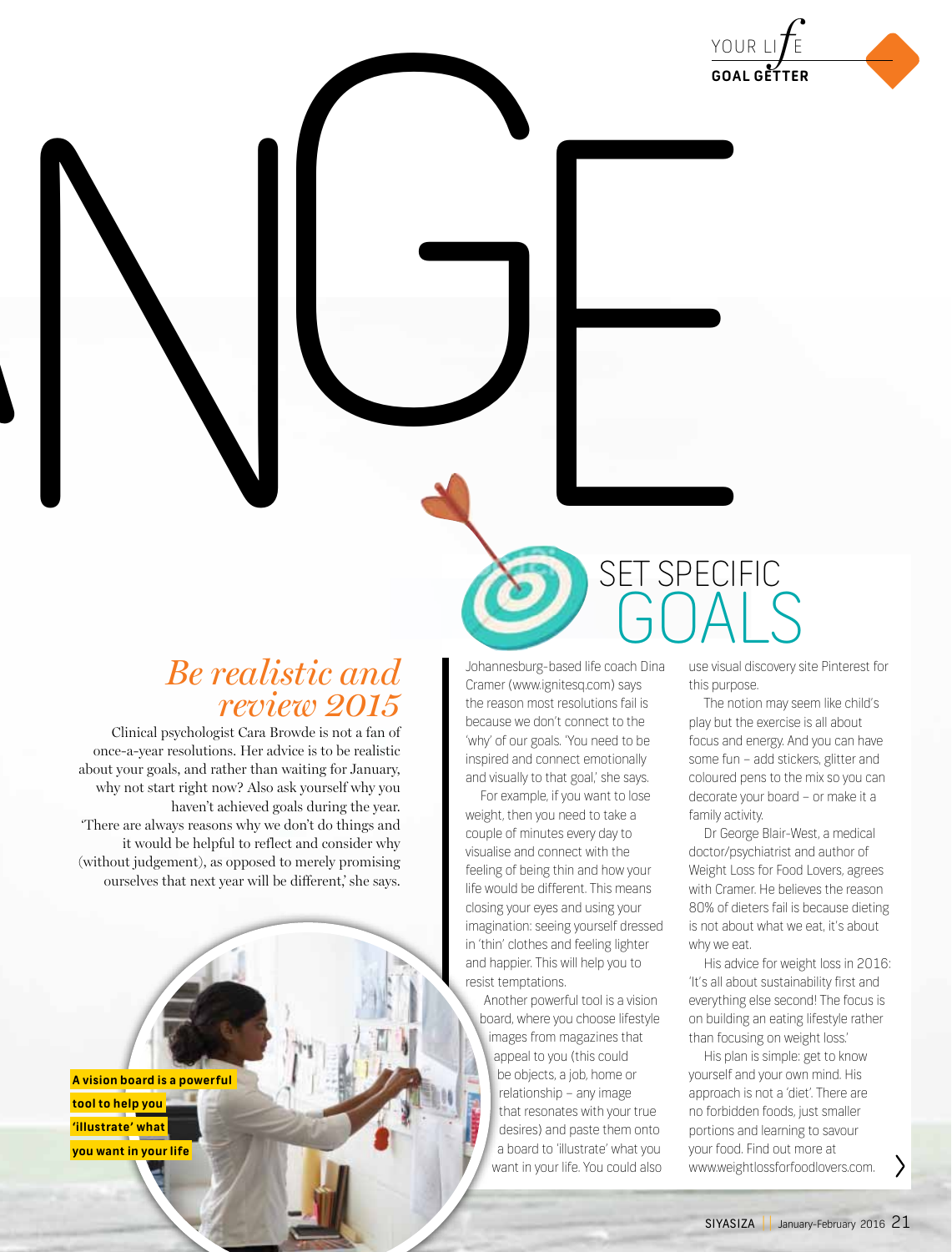Part of the journey of life is about making changes; always striving for more.'

## *Designing life*

Kate Emmerson, life coach and author of Ditch your Glitch, belicves in taking stock. We all need to assess ourselves in the areas of health/ fitness, relationships, leisure/fun, career, spirituality, self-development, finances and home/family. She says once you've evaluated your life (visit www.kate-emmerson.com for a free online course), you can set new goals and 'redesign' your life.

# Set specific -RAIF actions'

Making good choices consistently over time will create success, health and happiness, according to Jeff Olsen, author of The Slight Edge. Just as bad choices repeated over time lead to failure.

For example, choosing not to exercise one day won't kill you but over time it may affect your health. If your intention is to lose weight, then order a salad instead of a burger; making healthier choices consistently will create success. The same applies to exercise – be active daily rather than opting for a longer weekly session. Aim for smaller choices on a daily basis to support your goal.

### **Honour your promis e s**

The biggest stumbling block many of us face is that we don't fully commit to our goals. Integrity is doing what we say we are going to do and committing to our words.

The key is not to give into thoughts and feelings. Take this example: if you set a goal of exercising every morning but, when your alarm rings at 5am, you make excuses, you're doing just that.

According to Cramer, our brain acts like a computer

recording everything we say, think and do.

Each time we renege on something, our brains take note of this, affecting the outcome of any goal we set. For example, if you keep your word 60% of the time and your goal is to earn R50,000 per month, your brain will aim for 60% of this because this is what it believes you are capable of earning.

So the more integrity you have, the more likely you'll achieve your goals.



**T h e m o r e i n t e g r i t y y o u h a v e , t h e m o r e l i k e l y y o u ' l l a c h i e v e y o u r g o a l s .**